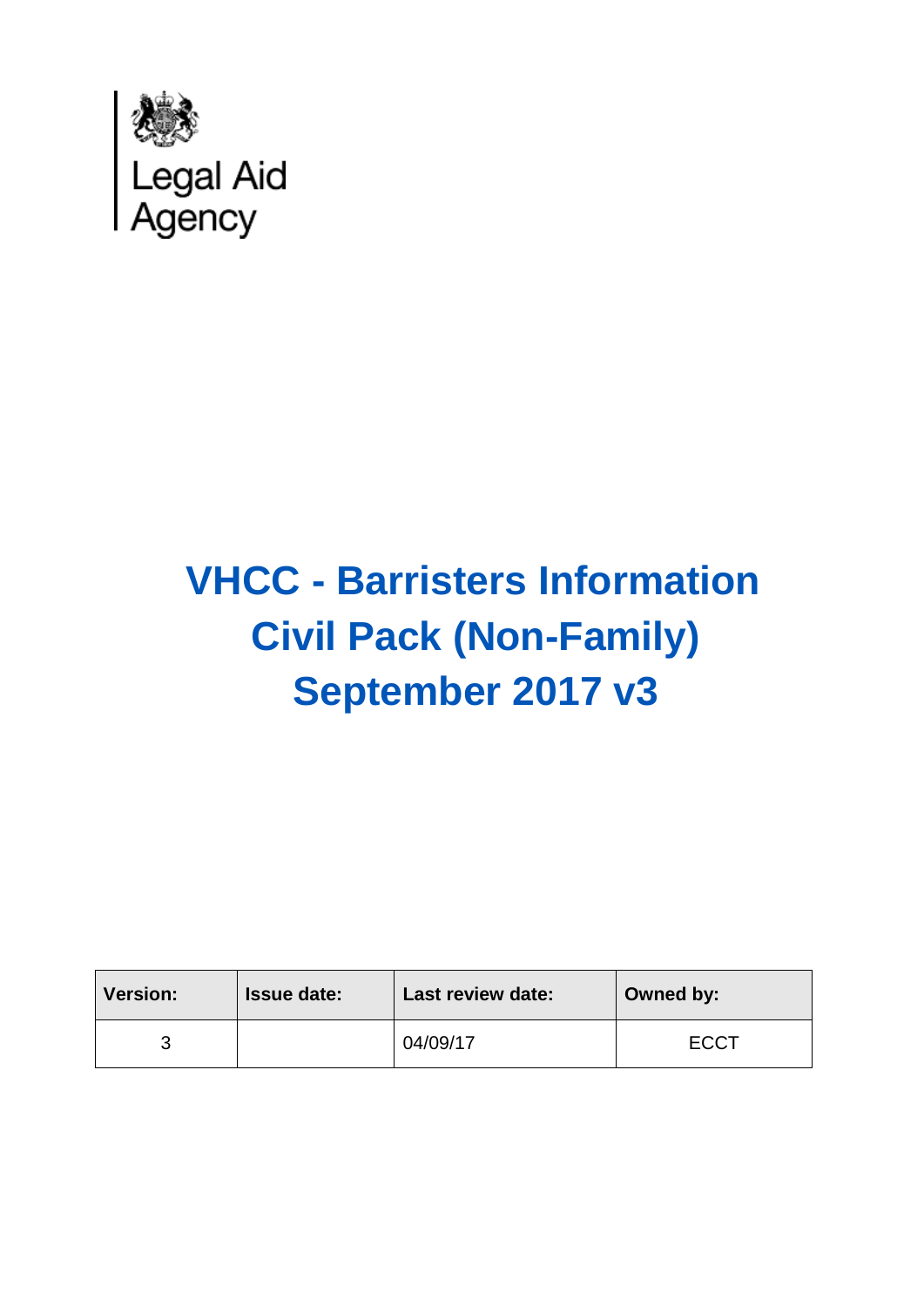# **Version History**

| <b>Version:</b> | <b>Date</b> | <b>Reason</b>                            |
|-----------------|-------------|------------------------------------------|
| 1               | 01/04/13    | <b>First release</b>                     |
| 2               | 02/12/13    | <b>Remuneration Regulations Revised.</b> |
| 3               | 04/09/17    | <b>General Update</b>                    |

# **Contents**

- 1. Overview
- 2. Background
- 3. What are these cases?
- 4. When does the contract start?
- 5. Claiming for pre-contract costs
- 6. What is Counsel's part in the Contract?
- 7. What is Counsel's role in the case planning?
- 8. Effect of possible variation in hearing length on the price of a full hearing stage
- 9. What payment terms apply to Counsel for full representation or Investigative Representation?
- 10.What happens if the case plan or payment rates cannot be agreed?
- 11.What happens at the end of a stage?
- 12.What happens at the end of a case?
- 13.What happens if the case stops part way through a stage?
- 14.Party and party costs order do not cover all of my fees

#### Annexes

- a. Annex 1 Hourly rates in contracted cases
- b. Annex 2 Contact details for the team

#### **1. Overview**

This Information Pack sets out the Agency's procedures for individual very high cost cases. It sets out the actions that you, the barrister, should take when you accept a new case which is going to be very high cost, or when an existing case increases in cost to become very high cost. These cases are subject to individual contracts known as the '2013 Individual Case Contracts (High Cost Civil)', and this pack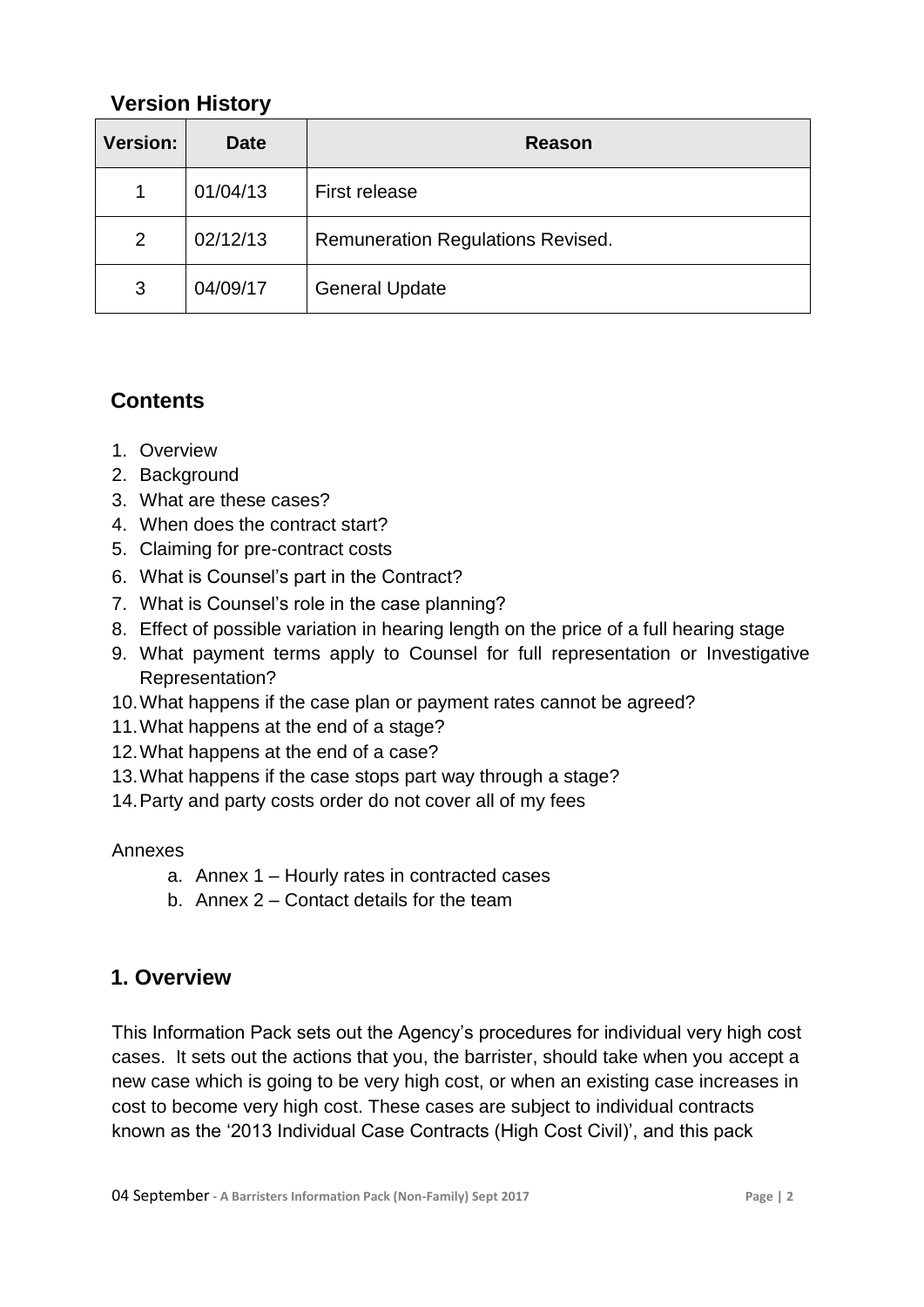provides guidance on the operation of the contract. There is a separate Pack dealing with Family and Children cases. Please see our website.

l

#### **2. The Background**

#### **The Merits Tests, Procedures, Contracts and the Exceptional and Complex Cases Team(ECCT)**

- Part 6 of The Civil Legal Aid (Procedures) Regulations "Special Case Work" sets out the extra conditions and controls for very high cost civil cases. In particular, they are subject to proposals put forward for progressing the litigation being satisfactory. Once referred to the ECCT, there must be a proper Costed Case Plan and proposal for a Key Stage. Each case will have an individual contract based on the agreed Costed Case Plan and the price for each Key Stage. The contract will allow progression of the case stage by stage, with an agreed price for each stage. The Costed Case Plan will change as the case develops; in the early stages of a case future events will be more difficult to predict and will contain fewer details.
- Details of what must be included in a Costed Case Plan and a Key Stage, and how they should be used, are set out later in the pack. Procedures for funding very high cost cases are set out in The Civil Legal Aid (Procedures) Regulations Part 6 and in Lord Chancellor's Guidance issued under Section 4 of LASPO.
- The Agency has established a Exceptional and Complex Cases Team to manage these cases, based in the London and Brighton Office. The ECCT if appropriate will assign an individual case to one of its Case Managers.
- Multi-Party actions are subject to a separate contract arrangement. This document deals only with individual cases or community actions referred to the ECCT team.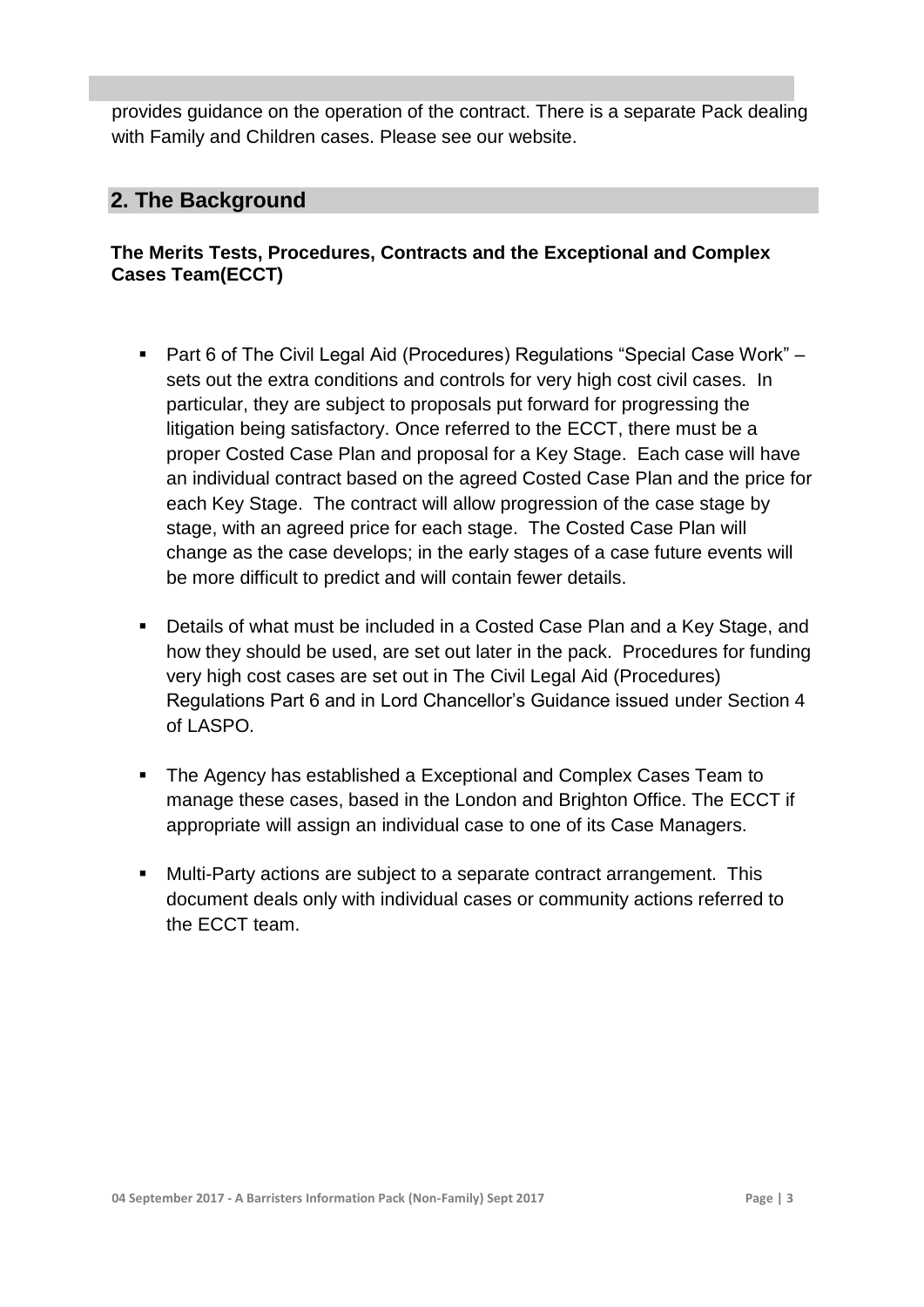#### **3. What are these cases?**

- The criteria are set out in the Civil Legal Aid (Procedure) Regulations Reg 54(3). In summary this is where the Director has reasonable grounds to believe that:-
	- (a) the actual or likely costs of the case exceed £25,000;
	- (b) if the case were to proceed to—
		- (i) a trial or final hearing; or
		- (ii) in the case of appeal proceedings before the Court of Appeal, the conclusion of that appeal,

the likely costs would exceed £75,000;

- (c) the application relates to a multi-party action or potential multi-party action;
- (d) the application relates to an appeal or proposed appeal to the Supreme Court;
- (e) it is necessary to decide whether—
	- (i) the case is of significant wider public interest; or
	- (ii) the substance of the case relates to a breach of Convention rights (within the meaning of the Human Rights Act 1998),
		- in order to determine whether the individual qualifies for civil legal services in accordance with the criteria set out in regulations made under section 11 of the Act;
- (f) the application relates to a case which satisfies the effective administration of justice test; or
- (g) the application relates to a community action.
- For the purposes of the above rules the Agency may treat different proceedings as if they were a single case if the Director decides that the proceedings are closely connected or are being heard together by the court.
- Typically, these cases will be clinical negligence, actions against public bodies, and judicial review cases. The Agency handles only a few hundred cases each year will be subject to these provisions.
- All figures in this document exclude VAT.

#### **For Family and Children Act cases there is a separate information pack. Please see our website details.**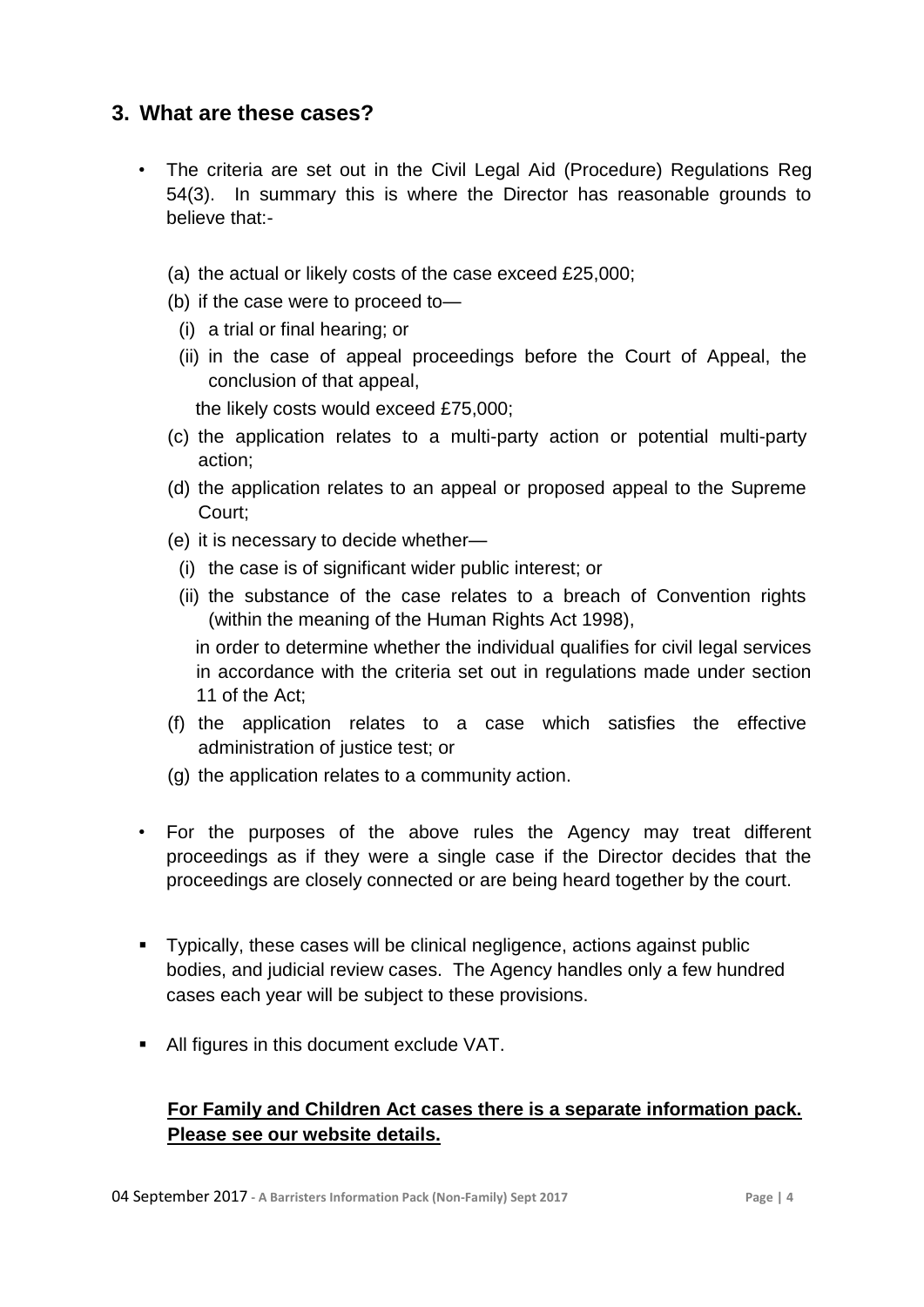# **4. When does the Contract start?**

 The contract starts when the ECCT first limits the certificate to the work set out in the Key Stage of the Costed Case Plan. It stays in force while the certificate is in force. Once the contract has started, the case will be managed through a series of Key Stages until it ends. Each Key Stage will state the cost of the stage broken down into disbursements, profit costs and advocacy costs. Once approved, the costs limitation on the certificate will be increased to reflect the cost of the approved stage.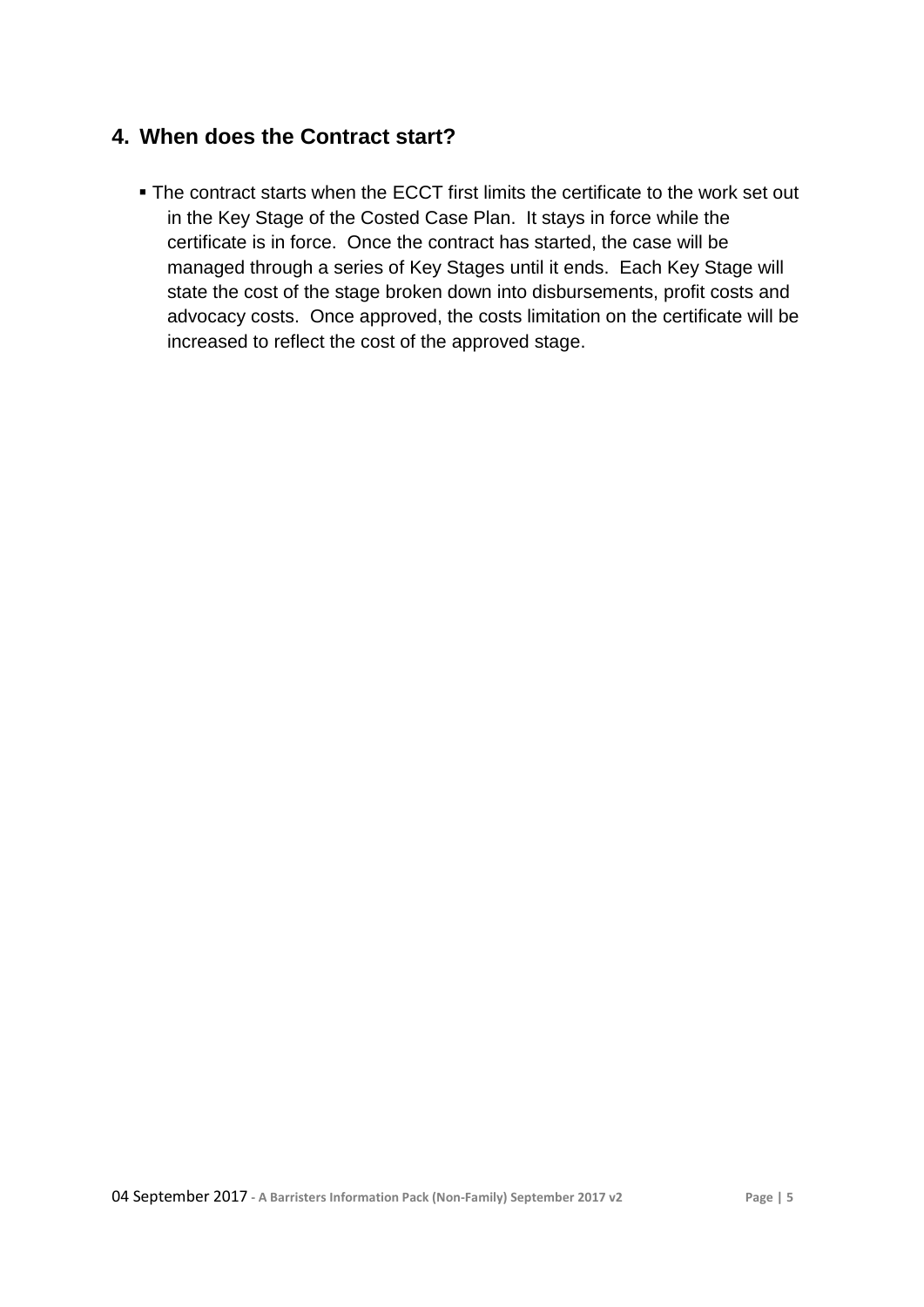# **5. Claiming for pre-contract costs**

It will often be the case that at the time a contract is entered into, particularly in the circumstances in Regulation 54(3) (b), set out in Section 3 above, work has been undertaken under the certificate. Either after approval of the contract or with the application, the solicitor will need to submit a claim for the pre-contract work to the Case Manager for assessment under the Civil Legal Aid (Remuneration) Regulations. This can take the form of time-recording records with a clear explanation of the work undertaken and a summary of the costs claimed, or an assessed bill on form CIVCLAIM1. Any claims for enhanced hourly rates will need to be justified. We are keen to simplify payment for this work and avoid the need for a costs draftsman to prepare a detailed bill. If you are dissatisfied with the assessment of your fees there will be a right of appeal to an Independent Cost Assessor. The costs, once agreed, will be paid by the Agency within 28 days. The rates you will use are those in The Civil Legal Aid (Remuneration) (Amendment) Regulations. After costs have reached £25,000 a different approach will be adopted in 'party & party' costs cases, see below.

#### **6. What is Counsel's part in the contract?**

 The contract is between the Agency and firm of solicitors. The solicitors are obliged to draw your attention to the terms covering payment and our Payment Rates and obtain your signature to our Barrister Acceptance Form. Once the Key Stage is negotiated the solicitor must supply you with a copy of the Fully Costed Stage or the information in it.

#### **7. What is Counsel's role in case planning**

 Where counsel is to be instructed in a case we would expect them to agree your work and hourly rates set out in the Costed Case Plan. In cases where 'party & party' costs are likely to be ordered counsel's payment will be at 'risk rates'. In cases where party and party costs are unlikely to be ordered and enhancements to hourly rates sought Counsel will need to justify those rates in the case plan. They will therefore need to consider the case papers and decide whether to take on the case given their own assessment of prospects of success and payment.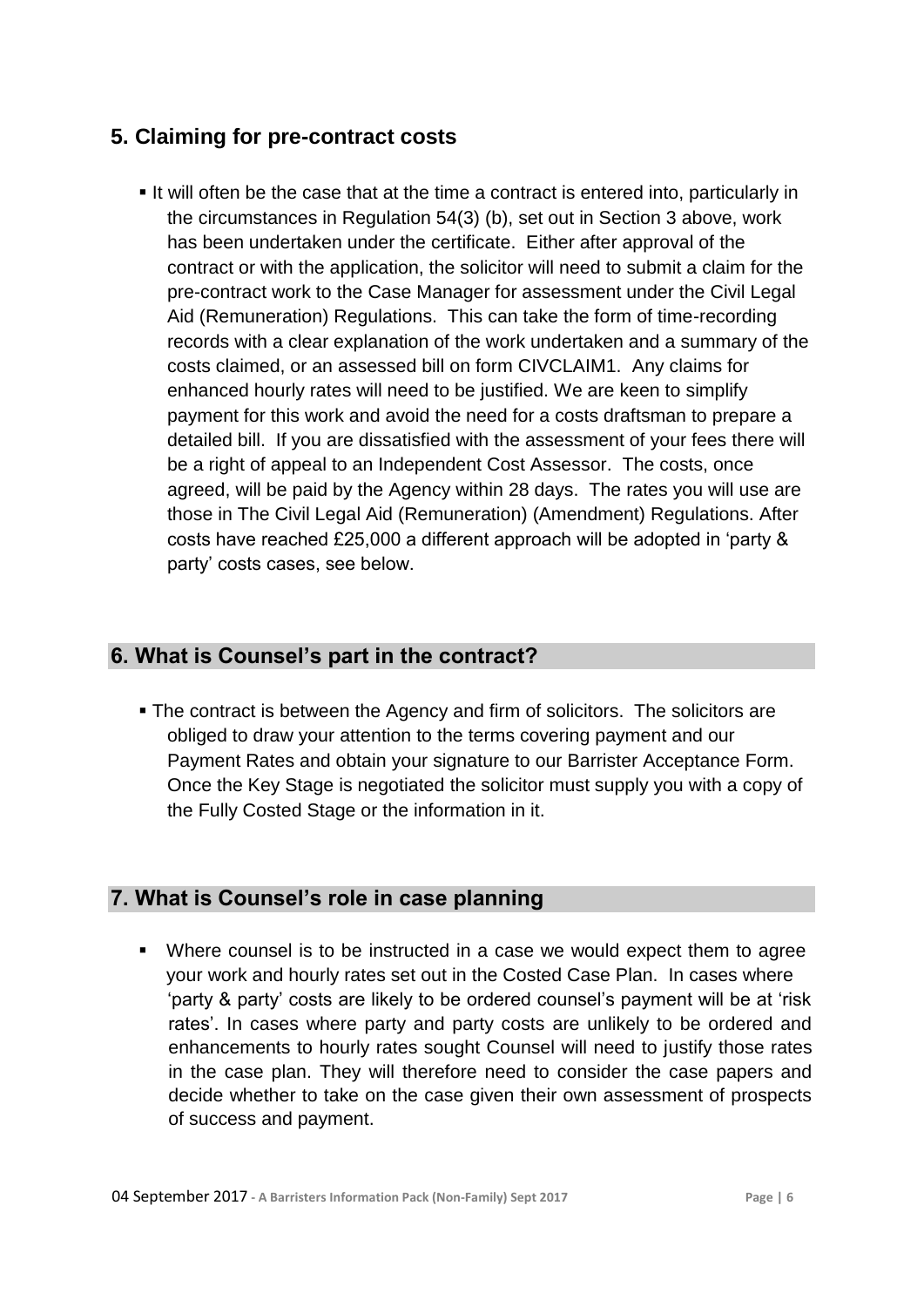• The use of leading or senior counsel will need to be justified in the light of the nature of the case, the degree of complexity as to fact and law, the amount of quantum and any other particular requirement for specialist expertise. See *Code of Conduct of the Bar Para 606*. Prior authority will need to be obtained from the ECCT team.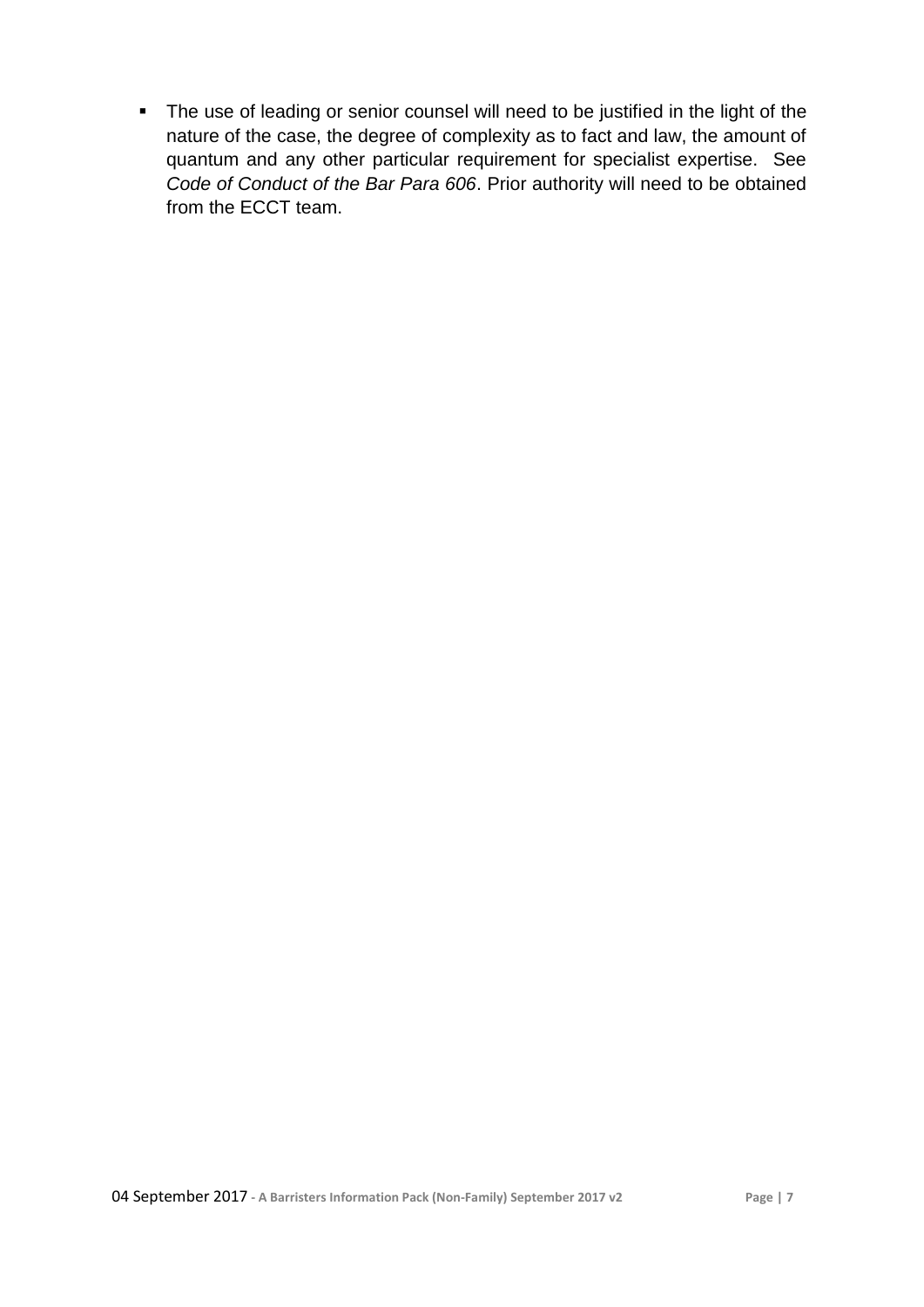- The use of two counsel will also need to be justified as in the client's interest. For examples, where there is the need to note evidence in court, or consider significant documentation, or carry out extensive research. See *Code of Conduct of the Bar Para. 606*. Prior authority will need to be obtained from the ECCT.
- To support counsel in deciding whether to take on the case the first £5,000 of counsel's fees are "ring-fenced" at the current remuneration rates rather than the reduced 'risk rates'. If there are two counsel instructed the 'ring-fence' will be shared £2,500 to each counsel. If it becomes necessary for a new counsel to be instructed for reasons outside the control of the conducting solicitor the new counsel would obtain a further 'ring-fence' of £2,500.

# **8. Effect of possible variation in hearing length on the price of a full hearing stage**

 For a stage including the full court hearing the stage price will be increased if the court hearing overruns. Counsel will have to propose the likely hearing length in the Costed Case Plan if the judge has not at that time allocated the time for the hearing.

# **9. What payment terms apply to counsel for full representation or Investigative Representation?**

- Whether the contract risk rates apply will depend on whether the case is expected to result in an order for 'party & party' costs.
- For cases where 'party & party' costs are expected to be paid, for example, clinical negligence or personal injury cases the Agency will pay at the following rates: junior counsel £50 per hour and senior counsel £90 per hour. A led senior would be paid at junior counsel rates. There will be no enhancement. Travel time when approved will be paid at one quarter of the relevant rate.
- For cases where 'party & party' costs are expected to be paid but the case has only borderline or marginal prospects of success and is only to be funded because of overwhelming importance to the client, wider public interest or because of human rights issues, which a solicitor would not pursue at risk, for example, judicial review of a mental health detention decision, the Agency will pay a 30% uplift to the prescribed rates to reflect the additional financial risk, i.e. £65 and £117 per hour respectively. Travel time when approved will be paid at one quarter of the relevant rate.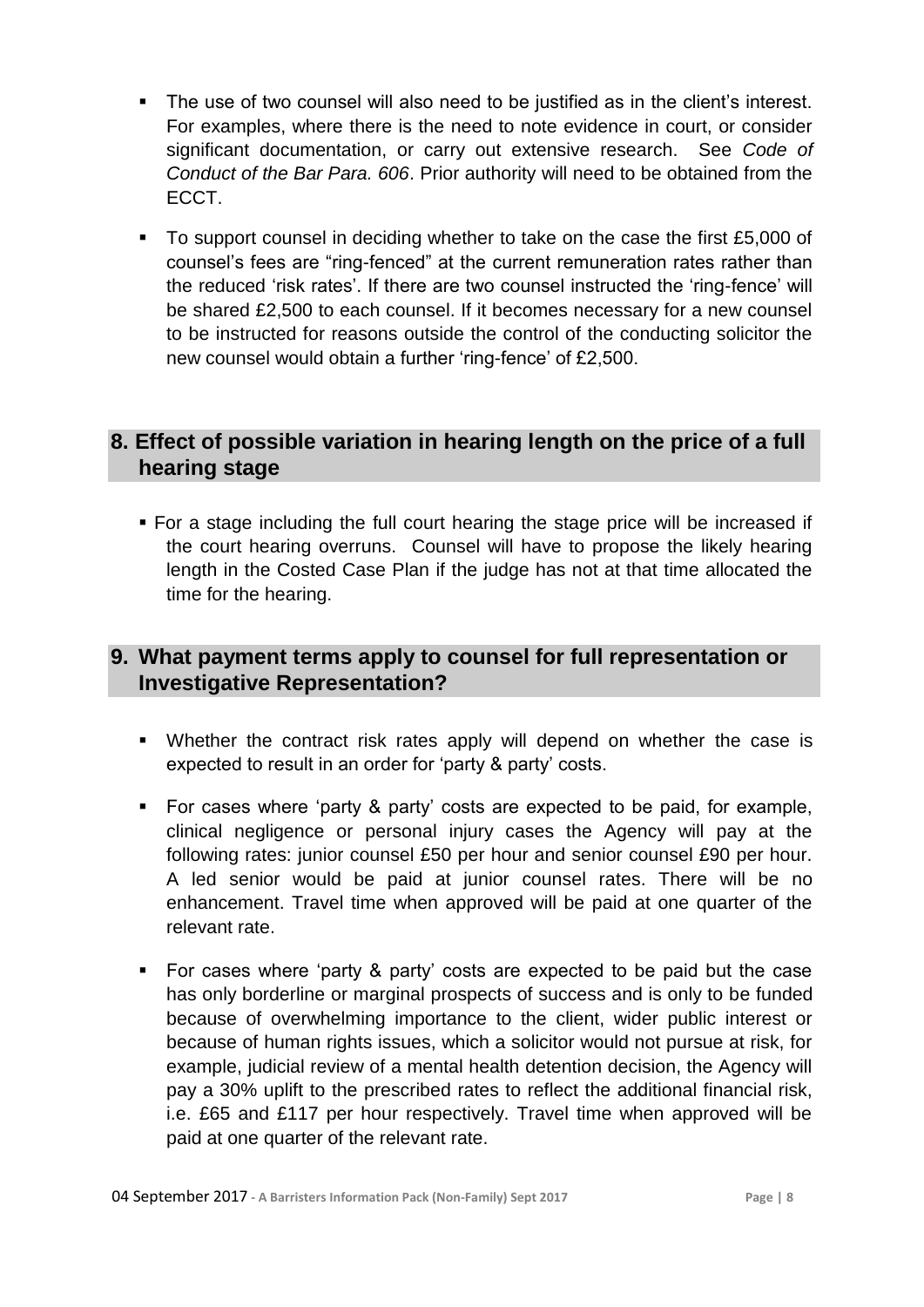- For cases where 'party & party' costs are not expected to be paid, the Agency will pay in line with current remuneration rates as set out below. The Agency will also pay in line with current rates if an appeal in a successful case is being defended or to defend an appeal against an interim order.
- Brief and refresher fees will be assessed against the hours and hourly rates for the preparation, conferences and hearings planned for the case. The rates are those set out in Civil Legal Aid (Remuneration) (Amendment) Regulation Schedule 2. Where leading and junior counsel are instructed appropriate rates will be applied for the work set out in the Case Plan for each to undertake. Travel time when approved will be paid at one quarter of the relevant rate. Where enhancements are sought Counsel should justify their hourly rate in the case plan in accordance with the provisions of Reg 7.

#### **10. What happens if the case plan or payment rates cannot be agreed?**

**If the Costed Case Plan cannot be agreed with the Case Manager there is a** right to have the Costed Case Plan reviewed by the Independent Funding Adjudicator. Any failure to agree the Costed Case Plan is likely to be on the basis of the proposed work, the proposed stages, the competence of the personnel selected to undertake the work, or the hourly rates to be paid. The Independent Funding Adjudicator (IFA) can consider all these aspects of the Plan within the constraints of the standard contract terms and procedures. Ultimately, the Agency has power to refuse or withdraw funding altogether if the proposals for progressing the litigation do not appear to be satisfactory.

# **11. What happens at the end of a stage?**

- The solicitor must submit a report setting out the work completed, the outcome of the stage including any key documents, reports and opinions generated, and the fully costed stage plan for the next stage. A record of your actual costs incurred, including time spent, must be submitted for finalising the stage payment.
- The Case Manager will decide whether funding should continue to the next stage and agree a new stage plan. This will be based on your opinion as counsel. Again, there are rights of review against termination of funding or failure to agree a Key Stage plan for the next stage.
- Once a contract is in force, full payment of solicitor's profit costs and counsel's fees will be made at the end of each Key Stage and, if a stage will last more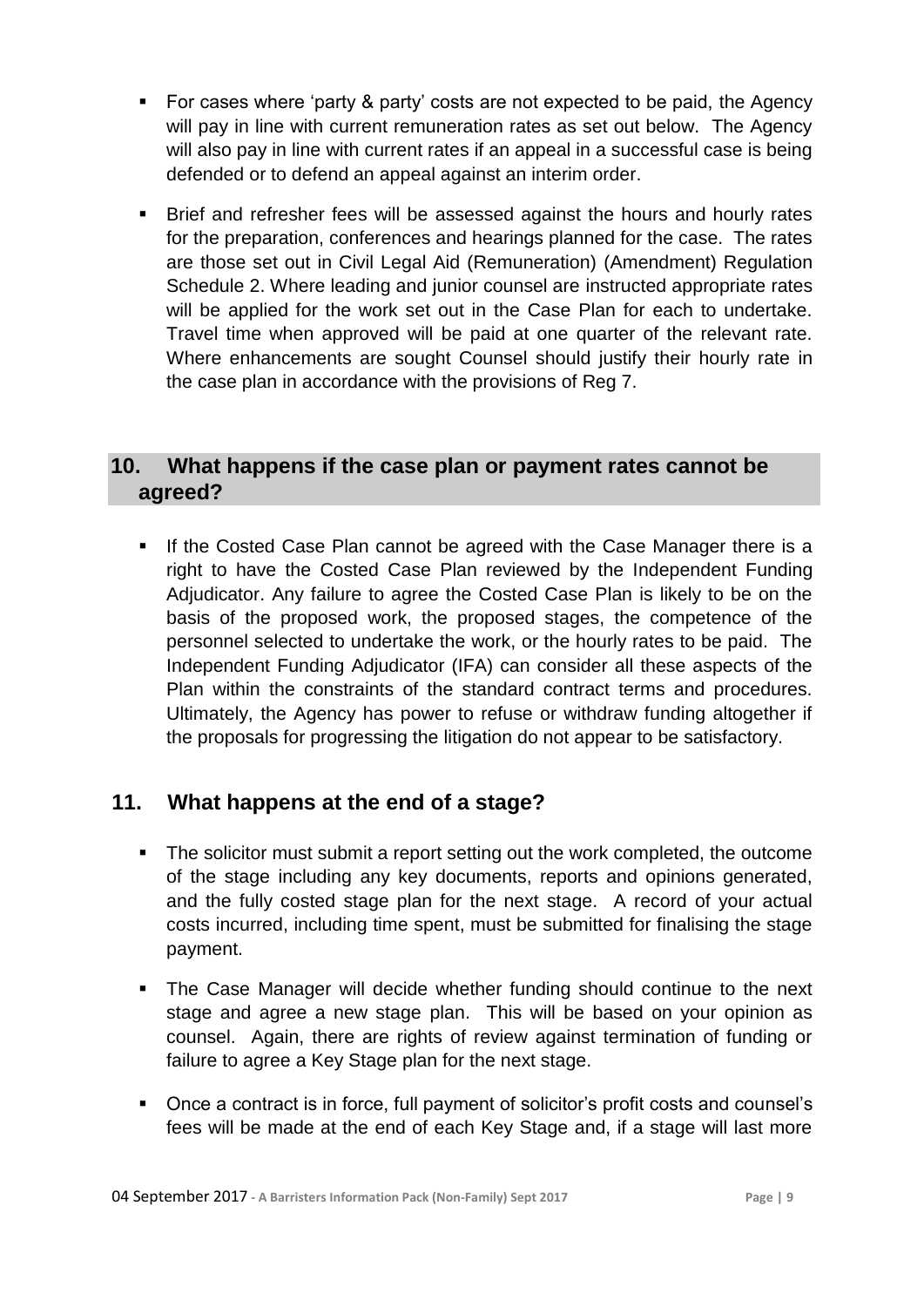than six months, payments on account can be claimed after each six month period. Disbursements over £100 will be paid as they are incurred.

#### **12. What happens at the end of the case?**

 At the end of the case, if you are awarded full 'party & party' costs no further payments are due from the Agency and all payments made under the certificate are repayable to the Agency

#### **13. What happens if the case stops part way through a stage?**

- If is possible that the case may be stopped. The client may become financially ineligible for funding or information may become available that shows the client has not made full disclosure about the case. This could lead to discharge or revocation of the client's certificate, which would lead to automatic termination of the contract.
- In such circumstances the barrister will be paid their costs for the proportion of work undertaken in the stage plan.

#### **14. Party and party costs do not cover all of my fees**

- If the court decides not to order the costs in full against the opponents, application can be made to the Agency. The Agency will consider such applications, taking into account their value and the reasons given by the court for not ordering them in full. Normally payment would only be made where the court expressly excludes them in full in the costs order. If the court does not order the costs in full because they are considered excessive it would not be reasonable for these costs to be paid by the fund.
- It is possible that the case will be won but the Court will award costs in respect of those issues it has accepted and deny costs in respect of those issues it has not accepted. In these circumstances the Agency will pay, at the contract rate, for all or some of the work where costs have not been awarded 'party & party'. The 'party & party' bill must be assessed by the court or agreed. Any agreement must be approved by the Agency because it could affect the Agency's and client's liability. A transcript of the judgment must be obtained for the Agency to consider the court's view on all arguments put forward. The Agency will pay, at the contract price, for work in support of arguments reasonably pursued in accordance with the contract. If necessary, the Agency will seek an opinion from independent counsel and, in any event, the Agency's decision on what costs to allow at the contract rate will be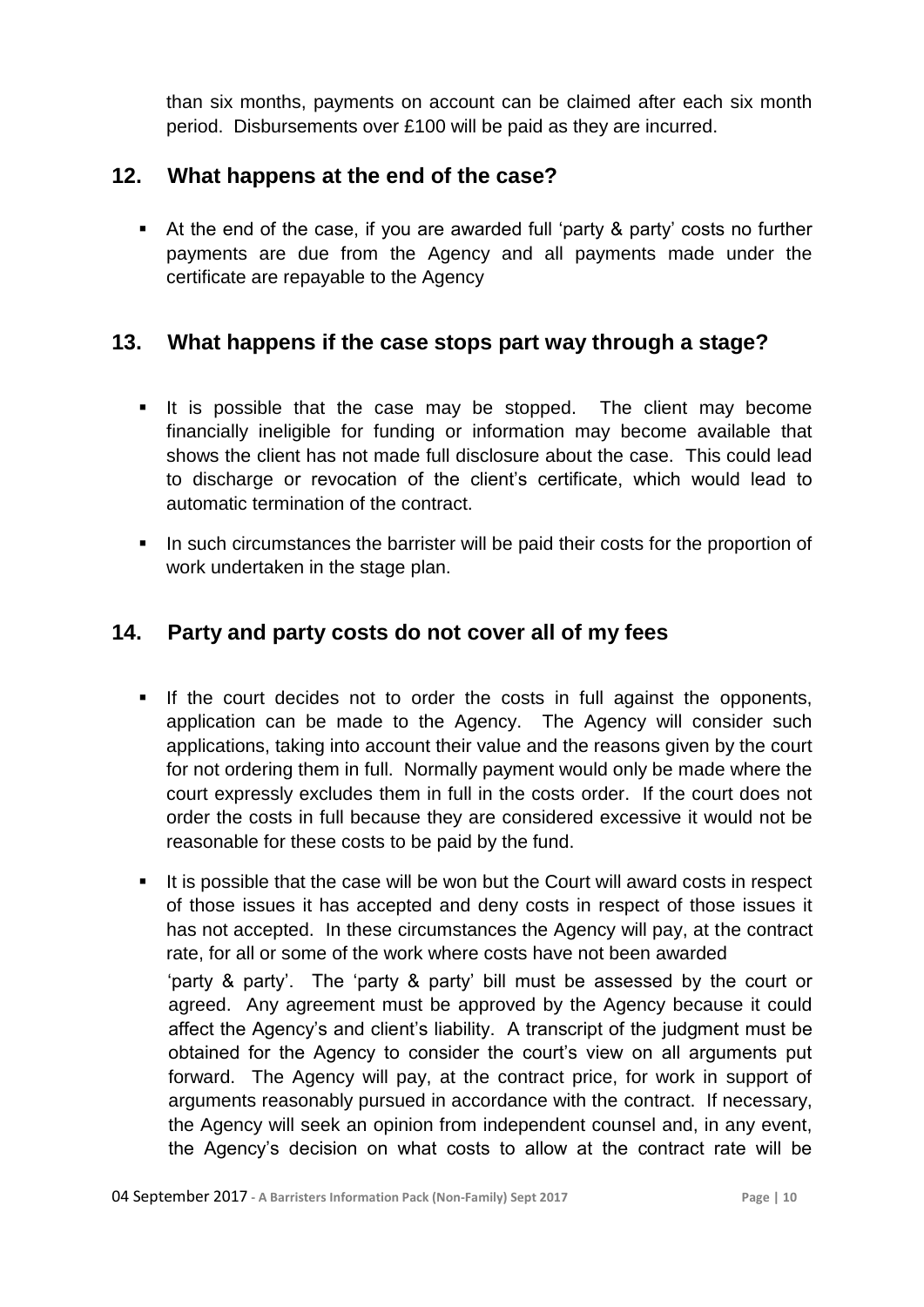appealable to the Independent Cost Assessor whose decision will be binding on the Agency.

 Where costs are not recovered in full the statutory charge is likely to apply. Your client must be informed of the estimated or actual financial cost to them of not receiving costs in full on any proposed settlement or outcome at trial. If you propose to settle the case with not all costs being recovered from the opponent and with a claim against the fund, the agreement of the Case Manager to the proposed settlement must be obtained in advance.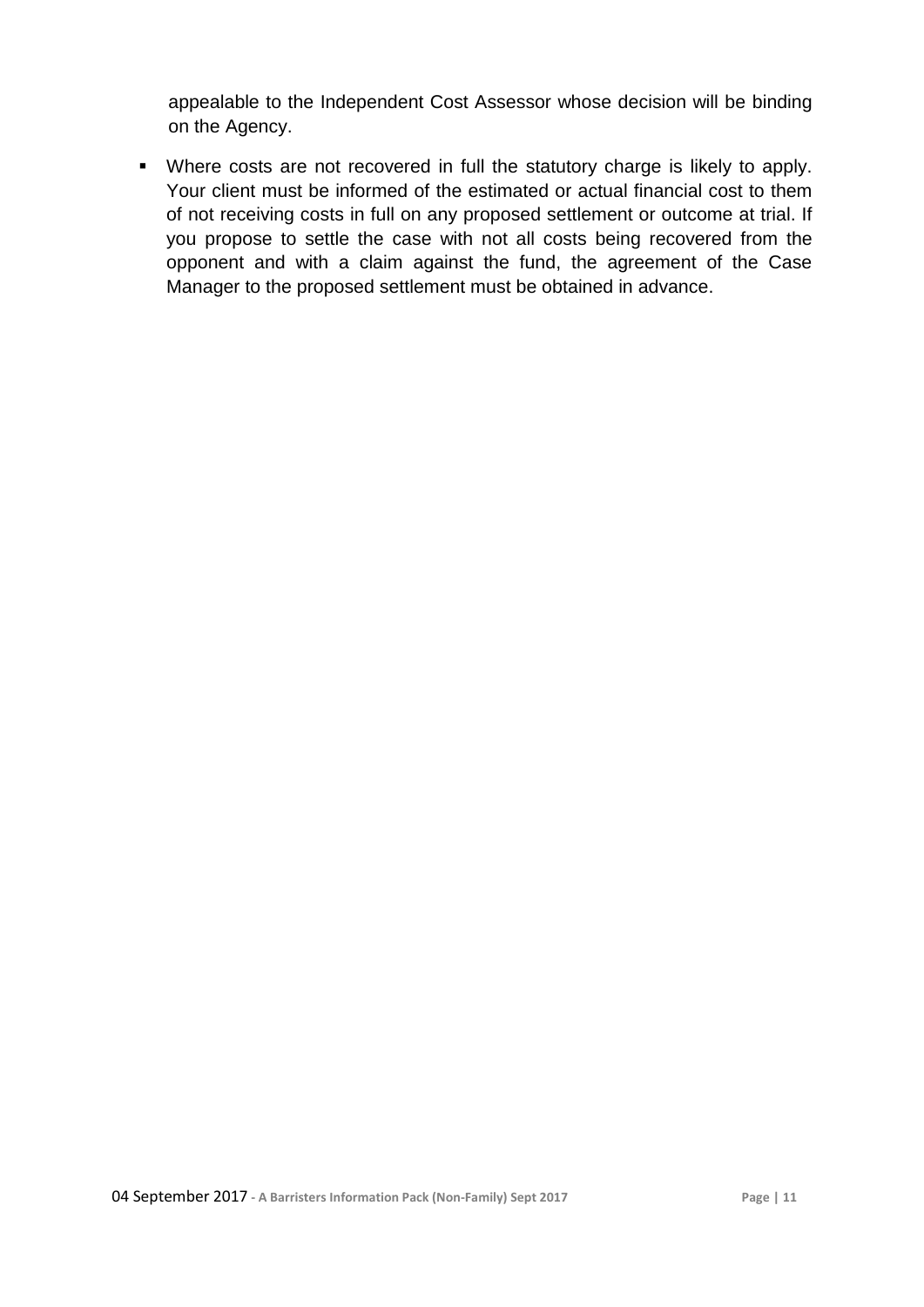#### **Annexes**

# **Annex 1 – Hourly rates in contracted cases**

|                                       | Case Costs are<br>Unlikely to be<br>ordered between<br>parties if case is<br>successful.                              | Case Costs are<br>Likely to be<br>ordered if case is<br>successful.<br>(Section 9). | Case Costs are<br>Likely to be<br>ordered if case is<br>successful AND<br>LAA agreed<br>'borderline'<br>prospects of<br>success.<br>(Section 9). |
|---------------------------------------|-----------------------------------------------------------------------------------------------------------------------|-------------------------------------------------------------------------------------|--------------------------------------------------------------------------------------------------------------------------------------------------|
| Solicitors                            | Civil Legal Aid<br>(Remuneration)<br><b>Regulations. Rates</b><br>as Schedule 1.<br>Enhancements as<br>Reg 6(3).      | £70/hr                                                                              | £91/hr                                                                                                                                           |
| <b>Junior Counsel</b>                 | Civil Legal Aid<br>(Remuneration)<br>(Amendment)<br>Regulations. Rates<br>as Schedule 2.<br>Enhancements<br>Reg 7 (3) | £50/hr                                                                              | £65/hr                                                                                                                                           |
| Senior Junior<br>Counsel              | Civil Legal Aid<br>(Remuneration)<br><b>Regulations. Rates</b><br>as Schedule 2.<br>Enhancements<br>Reg 2(2).         | £90/hr                                                                              | £117/hr                                                                                                                                          |
| <b>Queens Counsel</b>                 | Civil Legal Aid<br>(Remuneration)<br><b>Regulations. Rates</b><br>as Schedule 2.                                      | £90/hr                                                                              | £117/hr                                                                                                                                          |
| Counsel Ring-<br>Fence<br>(Section 7) | n/a                                                                                                                   | £5,000 shared<br>equally if 2<br>barristers<br>instructed.                          | £5,000 shared<br>equally if 2<br>barristers<br>instructed.                                                                                       |

04 September 2017 **- A Barristers Information Pack (Non-Family) Sept 2017 Page | 12**